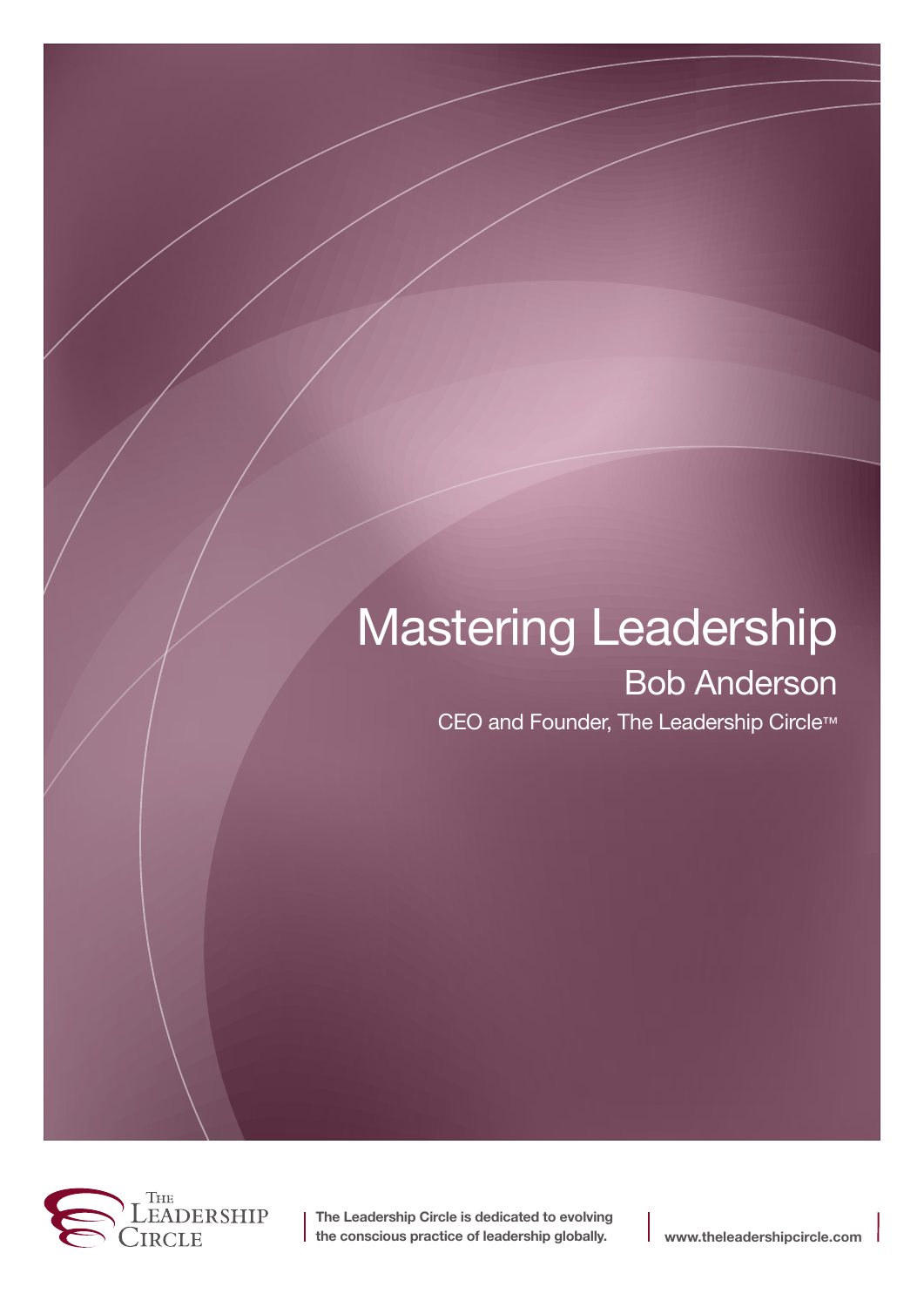# **Mastering** leadership

At this time in organizational history we are breaking from traditional paternal bureaucratic forms of organizations to high involvement, empowered partnership and collaboratinglearning organizations. Paternal bureaucracies did not need empowered people¬—except near the top. The new organization, however, will only take hold when people at every level adopt an empowered stance toward their life, work and leadership. In this paper I will build a case for the inclusion of personal development as a critical component in any organizational change effort.

Peter Block declared culture change to be the cop out of the 80's. He noticed that most people involved in culture change were unaware of their own contribution to the problems in the culture and were busy blaming others. Test yourself and see if this is true: "Who is responsible for the frustration I feel at work?" We approach the culture as if there were an "it" out there that needs changing; and "it" is never us. Empowerment begins when we realize the "terrible truths" Ralph Stayer (CEO, Johnsonville Sausage Co.) came to: "I am the problem; and if anything is going to change around here I have to do most of the changing."

The critical flaw in the way most organizational change efforts are constructed is that they pay too little attention to the deep personal changes that are required of people at every level. The flawed assumption is that we can create the new culture out of the level of consciousness, thinking, and behavior that gave rise to the old culture. When this fatal flaw remains unchallenged the change efforts start with a flurry of energy, vision and activity; only to grind to a halt when people start waiting for others to change first and to give them permission to act on the new vision. This disempowered stance blocks substantial personal and organizational change from taking place. When we act out of this orientation we:

- Consistently put our political safety ahead of our vision.
- Avoid conflict by not bringing up the real issues that must be addressed if the organization is to move forward.
- Talk about letting go of control without ever examining our deep needs to hold on to it.
- $\blacksquare$  Take no new action without first knowing all the steps  $\ldots$  so nothing happens.
- Pass ideas for even simple change up the ladder for others to give us permission to move forward on things that are within our authority, and then claim no responsibility for our complicity and blame "them" if permission is denied or, worse, no answer comes back.
- Expect top management to have all the answers, provide the charismatic vision and generally fix the mess we are in (so we don't have to).
- Wait for the culture to change, for mixed messages to go away and for a guarantee of riskfree success before personally investing in change.

When this type of thinking is prevalent in a system, meaningful change is nearly impossible because there is not enough individual leadership present to get anything moving. Leadership happens when one of us (at any level) decides that what is going on around us is our responsibility, that the success of the business, and our life, is in our own hands. And that we need wait for no one to begin creating the future we want. We become empowered when we choose to create the future we want, in the midst of the current culture, and begin the process of learning what we need to learn to do so.

I define **empowerment** as *learning how to create what matters most in our life through our work*. It is not something we do or give to others. When I ask people what they would create if they could create anything, they often begin to describe their highest aspirations like world peace, love, great relationships, and exciting and meaningful work. For most, however, the notion of creating what really matters is too good to be true; and, the idea of creating what matters at work is altogether foreign. Our unofficial statistics reveal that only 2% of us

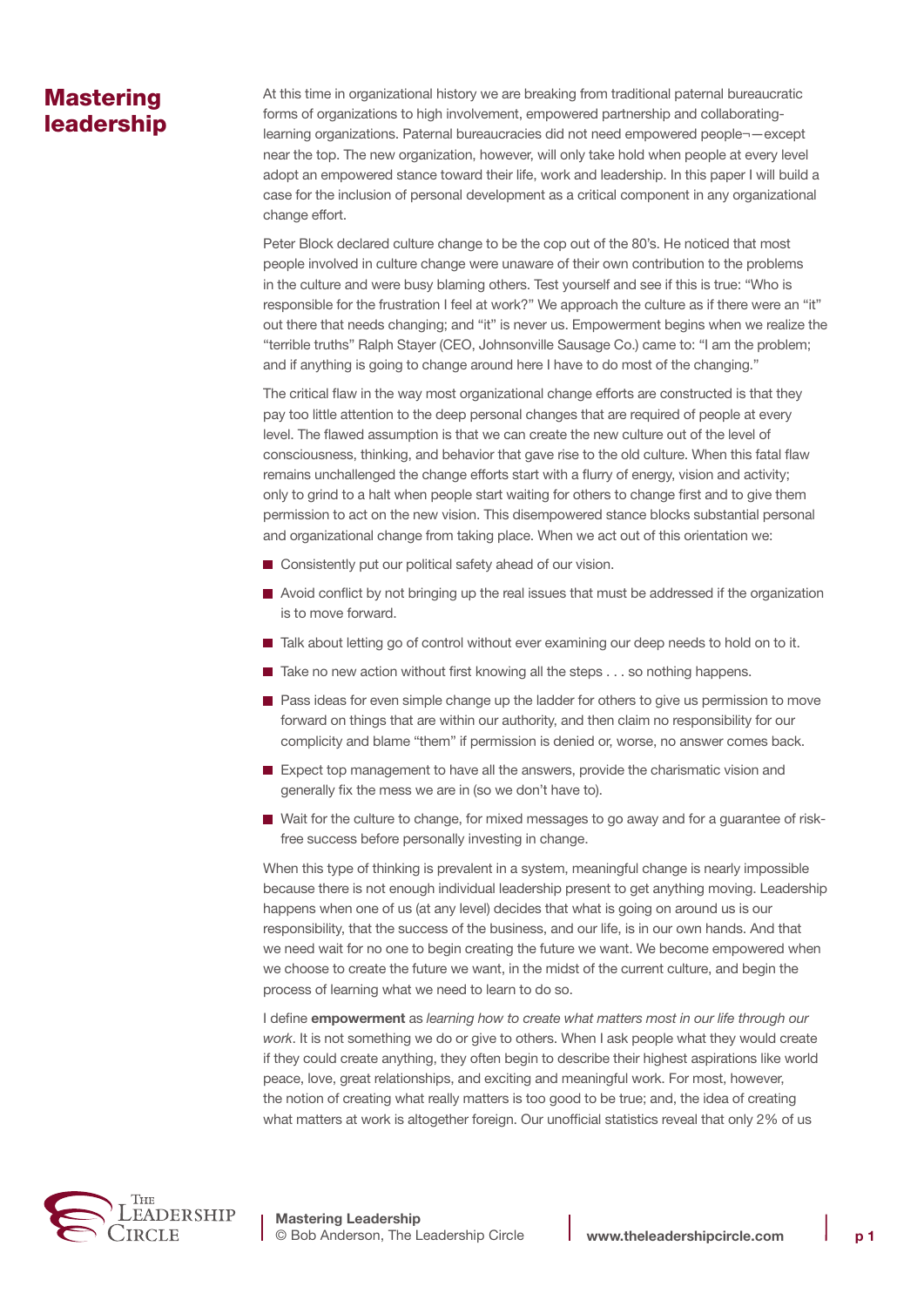would remain at our current jobs if we won the lottery. What is the real likelihood of making substantial shifts in the quality of American made products and services in terms of the level of innovation, pride and commitment to turning out world class products when, on any given day, 98% of us would rather be someplace else? Slim to none.

This is evidence of both how stifling organizations have become, and of how lost most of us are from our capacity to create. Our unfamiliarity with the creative process has led us to conclude that it is not possible to create the lives and organizations for which we truly long, undermined by our belief that vital change is impossible.



Empowerment is a change in the way we live our lives. We shift from being a reactor to becoming a creator, from being pushed and pulled by external forces and circumstances to being the author of the future we want and choosing to move toward it. Empowerment shifts us away from blaming our bosses, the culture, the obstacles and the constraints. That is, we stop blaming anything but ourselves for our current problems, and move toward taking full responsibility for what is happening. It means treating the business as if we owned it. We become entrepreneurs in the midst of our bureaucratic cultures.

Empowerment means making our own behavior consistent with our vision. We become an example of how we want others to act. It means creating, in the part of the organization we can influence, an organization we believe can serve as a model of the culture and performance we want for the whole. Empowerment is a stance of responsibility for the whole, but it does not require that the whole rearrange itself to support our vision and provide a safe path. Rather, empowerment orients us toward influencing the whole through our own personal example. It is a stance of vision, courage, and authenticity. It is the stance of the leader.

If empowerment is the capacity to create what matters, **leadership** is *enhancing the collective capacity to create*. As we move toward empowered partnerships and learning organizations the task of leadership shifts from being the decision maker, planner, and author to the vision, to that of helping the organization learn to create its future. With the downward

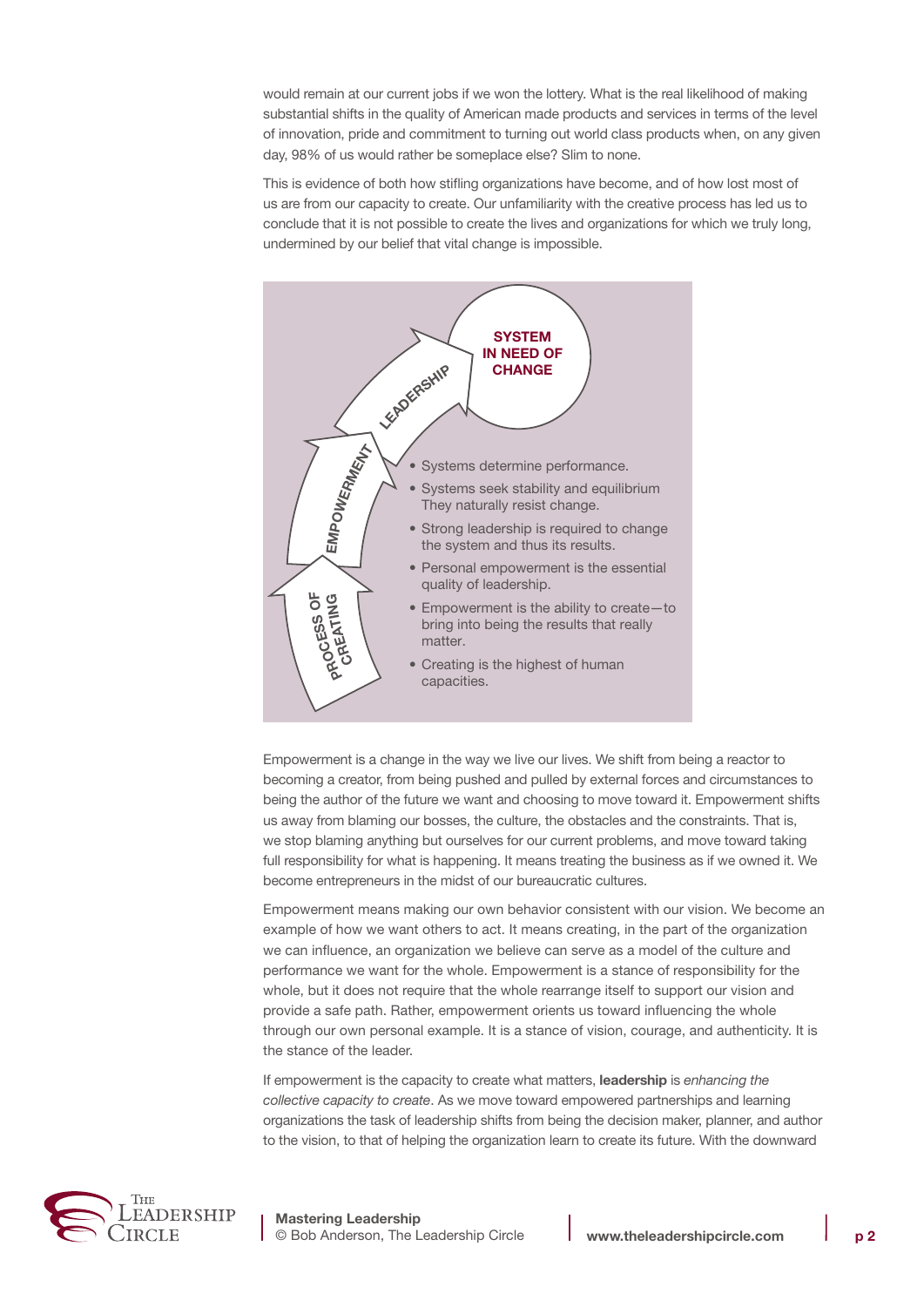distribution of power, more and more people are being given responsibility for creating the future. Consequently, as we become more organizationally empowered we need to become more personally empowered. We need to enhance our individual capacities to create. If we are not able to develop others' skills of creating, the whole strategy of high involvement may fail. It is hard to imagine organizations as high performing, creative, innovative, flexible, and capable of creating their desired futures, if individuals and teams have not mastered their creative processes. You can't have one without the other. Enhancing this capacity is the emerging role of management.

## **Changing** paradigms

I want to make the case for a profound shift of mind and character as a prerequisite for leadership in the future. A more popular term for this is "paradigm shift." I call the current, more common paradigm the "problem-reacting" structure. The rarer, more challenging paradigm for leadership and life I call the "outcome-creating" structure. This shift is one of the central paradigm shifts for leadership in the future.



Because this shift is so profound, there is no formula to follow to get from where we are to where we want to be. However, we can describe where we are in some detail, and we can describe the new model of leadership as well.

I think of these two models as contrasting "life stances" because we use or apply them so widely in our professional and personal lives. Both of these life stances serve us, but in very different ways. The problem-reacting stance is what we use to protect ourselves from danger and threat; we use the outcome-creating stance when we want to bring something we care about into being.

One critical characteristic of the problem-reacting life stance is that it is focused on removing what we do not want (problems, obstacles, threats, etc.). When this structure is driving our behavior, we tend to "move away from" problems and obstacles (or—more likely—move away from the unpleasant emotions generated by the problem) in order to make them go away. Our overriding goal is to get "back to normal." Even the most efficient problem-solving strategies focus on leaving us without the problem, in a state of equilibrium—back where we started from. So what is the problem? No problem, if back to normal is where we want to go. However, the task of leadership is generally not the maintenance of normal, but creating a new future reality.





**Mastering Leadership** © Bob Anderson, The Leadership Circle **www.theleadershipcircle.com p 3**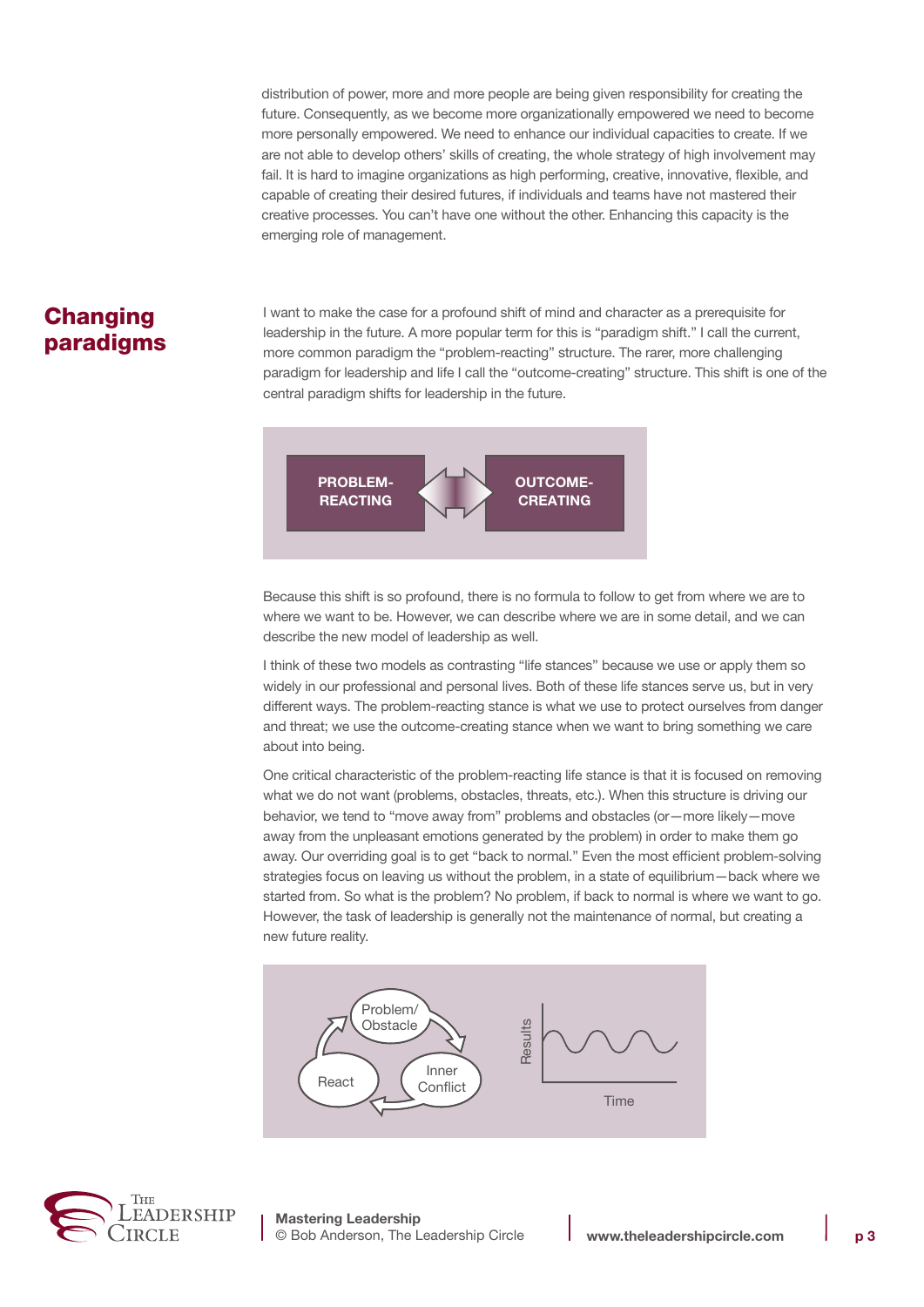Another critical characteristic of this structure is that it is fear driven. The problem-reacting structure becomes especially insidious when our anxiety—our inner, emotional conflict becomes our most important problem. As this happens, we take action to "solve" our anxiety—often times at the expense of solving the real problem or taking action to create the future we want. This structure becomes even more insidious because it works; and the fact that it works, makes it self-rewarding. In other words, we react to feeling bad either by leaping into action or avoiding action. The effect of these actions is that we feel better in the short run. Because we got what we want––to feel better––we reinforce the continued use of this structure.

However, two undesirable side effects more than likely result when our primary goal is to feel better. First, because the goal is to resolve the anxiety quickly, we tend to jump to a quick fix rather than address the real issue. This virtually assures that the problem will be back. Second, because the action we take is principally to alleviate the anxiety, the energy that motivates our action dissipates the more successful we are. Once the anxiety is gone, so is the reason for taking action. The consequence of this is that we stop taking action and the problem returns. We see lots of start-ups with few successful completions.

Can you think of a personal or organizational problem that you saw yesterday, you are seeing today, and you expect to see tomorrow—in spite of your past, current, and future attempts to solve it? It may even seem to you that the harder you try to solve it, the more it keeps coming back! I suggest to you that when this happens, the problem-reacting structure is in control of your personal or organizational behavior. In systems terminology, you are experiencing oscillation—a pattern of behavior that is a natural consequence of this structure.

Just as this oscillating pattern of behavior is no doubt familiar to you, you also probably know its alternative. Have you ever produced an important result in your life or work, something that you wanted for its own sake––simply because it mattered? That is, something that turned out pretty much as you had envisioned it, something that you can look on now with pride? Each of us has a natural tendency to create results that matter––to bring into being something that never existed before, and to create futures consistent with our aspirations and values.



The outcome-creating life stance focuses on envisioned results. This structure derives its energy from a very different set of emotions: love is not too strong a word. The resulting pattern of behavior is growth oriented rather than oscillation oriented. It becomes possible to get results and to keep getting more results. Why? Because as we act out of the desire we feel for the results we want, and as we see those results come into being, our energy for seeking these results increases. This does not mean that when creating we do not experience anxiety or problems. We do. However, we note and understand them, and continue taking action based on what gets us to the vision. In this structure, we experience what the systems thinkers call sustainable growth. In the process, we are much more likely to develop systemic, long-term solutions for the messes in which we sometimes find ourselves; in fact, we naturally expect that from a vision oriented structure.

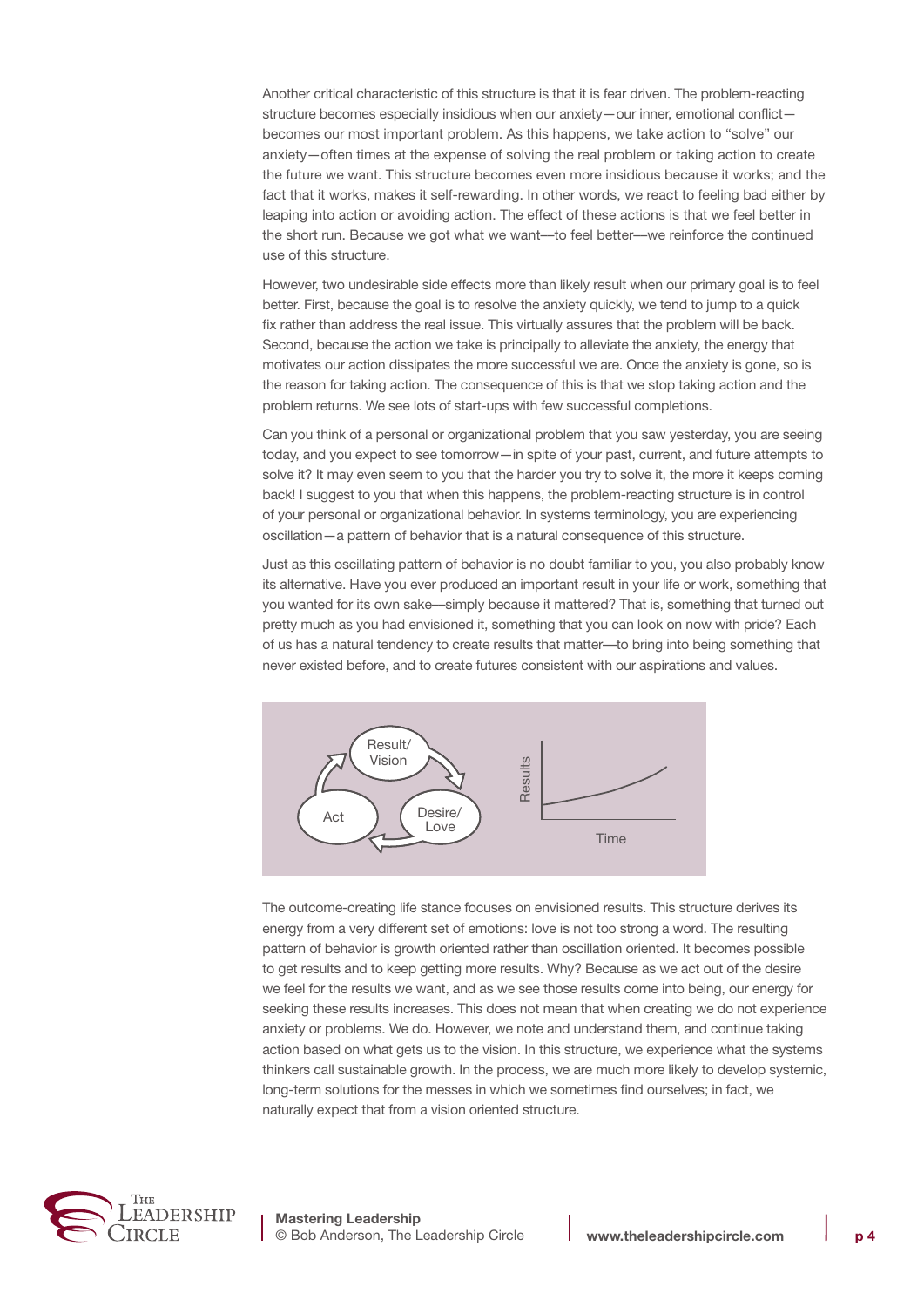I began this paper by defining **empowerment** as the capacity to bring into being what matters in our lives and work. I also suggested that **leadership** entailed cultivating this capacity in others and throughout the organization. I place leadership squarely in the outcome-creating orientation. Putting these two definitions together, I define **empowered leadership** as the *life-stance of continuously focusing one's attention and commitment on a desired future, and in the midst of the current situation, working cooperatively with others to take action that brings that shared vision into being over time.*

Leadership is a life-stance. It is a different way of going at life. It is vision oriented and driven by passion and commitment. It is, as we shall see later, a higher level of character development. We notice in great leaders the highest of human qualities and values. What distinguishes them as a leader goes far beyond their technical skill, market knowledge, and managerial competency. They are creators. They are creating themselves into soulful renditions of their true nature, doing the work they most love, and creating futures worthy of their own commitment and the full commitment of others.

Leaders, especially leaders of the future, are partners. They are creating shared vision and working cooperatively with others to bring that vision into being. More than that, they are primary contributors to the development of others and the system. Their goal is to help others learn the creating game and to encourage the ongoing redesign of the organizational system so that it better supports creating and collaboration.

### Creative Tension

I have said that the outcome-creating life stance is the basis of real leadership, that it can be thought of as a deep new paradigm for personal and organizational behavior, and that it represents a structure that naturally tends to produce the results we want, rather than get us back to where we started. Now I would like to explore that structure.

In describing the outcome-creating stance, I referred to our awareness of the results we want to create. I call this picture of our intended result our "vision," and I will discuss what a vision is and how we get one later in this paper. For the time being, it's enough to know that in order to create a result, we must have an idea of that result in our mind, clearly enough that we would recognize the result if we indeed created it. (If this seems overly simple or simplistic, remember that in the problem-reacting stance we act without a result in mind other than



being without the problem or being free of the obstacle.) This vision of the results we want to create is one component of the structure that is at the heart of leadership.

A second structural component follows naturally from the first. Before we can take action on the result we want, we have to be aware of what we have to work with. Before we can take a step toward where we want to go, we have to know where we are right now. We must know all we can about our current situation, or as I call it, our "current reality." The trick here is not to get stuck in trying to fix current reality––just learn about it. Creators have something much bigger in mind (vision) than a fixed problem or removed obstacle.

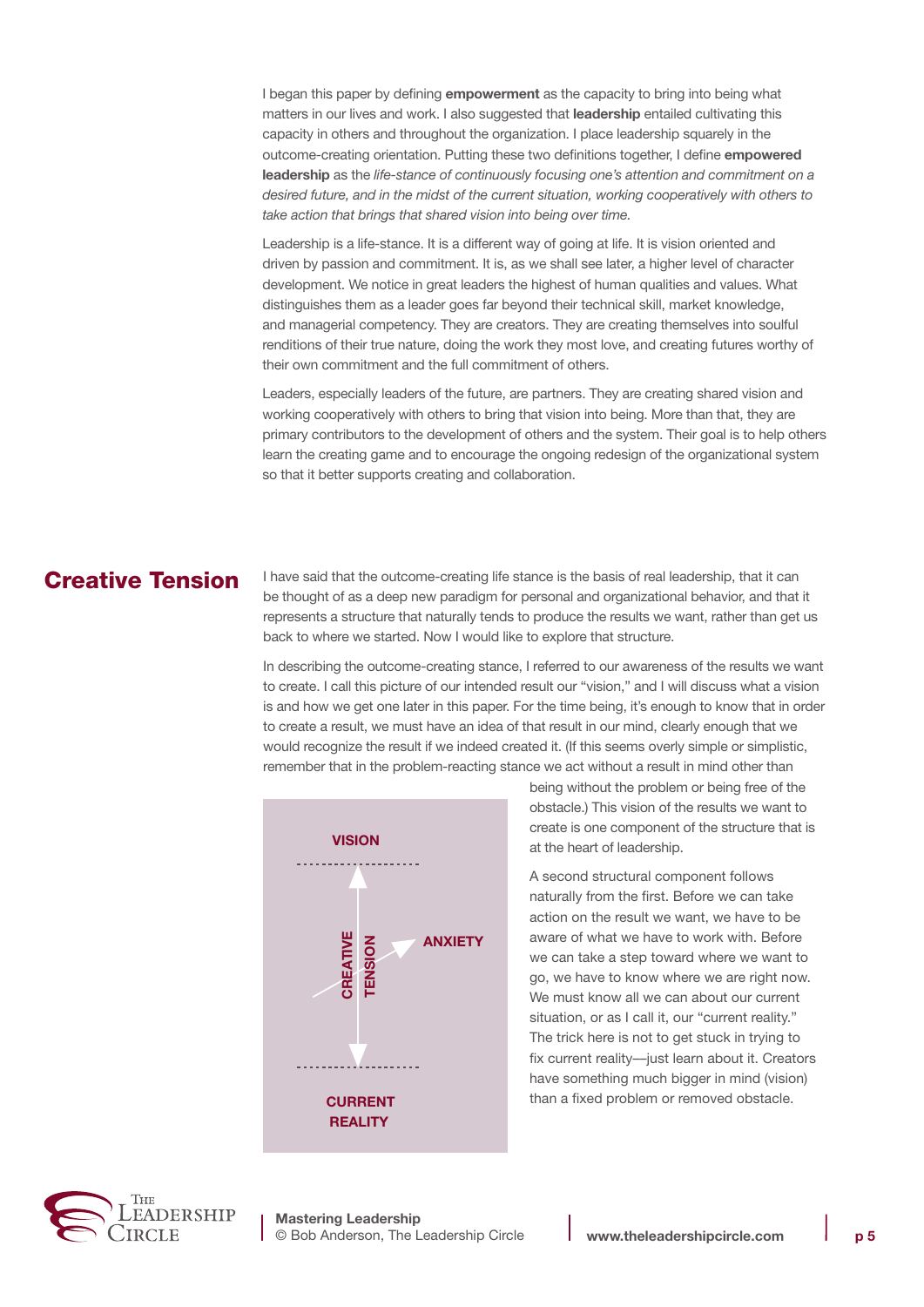If our vision is clear and so is our grasp of current reality, then we immediately notice the third and most powerful component of the outcome-creating structure. We notice the gap between what we have now and what we eventually want to have or create. Our awareness of this gap creates a positive force I call "creative tension."

If we develop the discipline of focusing our attention on the results we most want while simultaneously telling the truth about current reality (without trying to quick fix it), then the natural tendency of this structure is to resolve by current reality changing over time to meet the vision (Fritz, 1989). Cultivating and maintaining creative tension is the central discipline of the outcome-creating life stance. It is the engine that fuels sustained growth. Leaders become masterful at cultivating it because they have learned that this discrepancy is not the enemy, but a friendly and powerful force for change.

However, establishing creative tension is not as easy as it seems, especially if the problemreacting structure is an unconscious habit. As we become aware of the results we want and of our current reality, the gap between them may cause anxiety for us.

The anxiety that comes with creative tension is normal; we all experience it. However, we have a choice. We can react to the anxiety and find ourselves firmly stuck in the problemreacting stance despite our best intentions, or we can focus our attention on results and consider our anxiety just one more component of our current reality.

This is a subtle yet powerful distinction, and it brings us closer to describing why developing our leadership requires life long discipline. Leaders sustain, even seek out, creative tension. They refuse to trap themselves into reacting to the inevitable anxiety. They do not ignore these negative feelings; to the contrary, they are students of their own fears. But they know that creative tension—which they learn to feel just as explicitly as we feel the tension in a rubber band—is the best source of the energy it takes to create the results they want.

## Leadership **Disciplines**

There are eight disciplines that promote and sustain a shift into the outcome-creating stance of genuine leadership. Most of these disciplines are inner disciplines; that is, they are work that the leader does within him or herself. As Warren Bennis said, "The leader's work is inner work." Other of the disciplines are related to taking action. The rest of this paper describes these disciplines.

#### **Inner Disciplines:**

- The ongoing discernment of a **personal purpose** worthy of our deepest commitment
- Translating that purpose into a **vision** of a desired future
- Choosing or fully committing oneself to that future
- Facing and inquiring into the **fears and inner obstacles** that limit us
- Developing **intuition** to balance and guide rational analysis

#### **Action Disciplines:**

- Learning to **think systemically** and design new systems
- Authentically and courageously engaging in **dialogue** as we pursue our vision in cooperation with others
- Developing leadership **learning communities.**

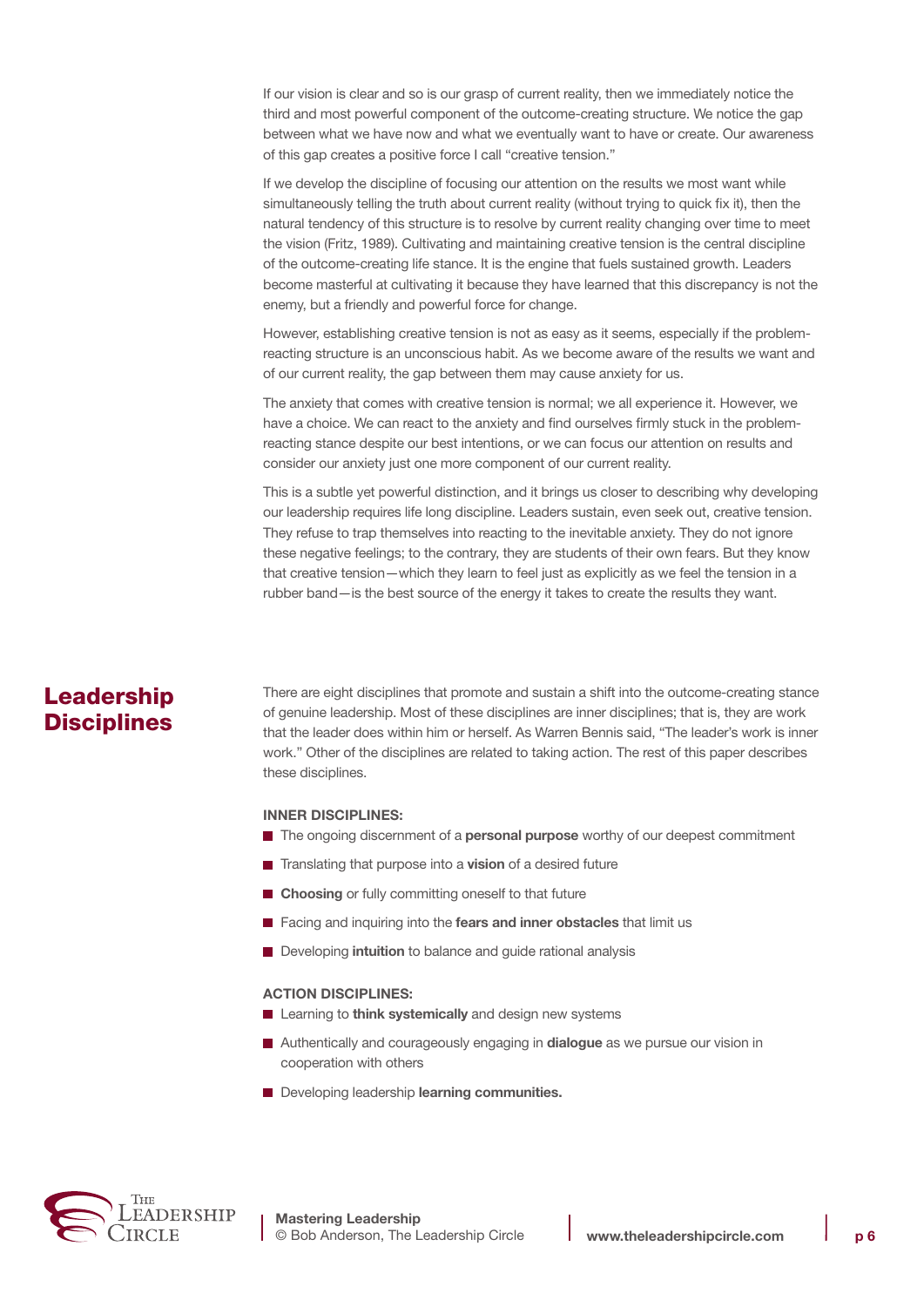#### **PURPOSE**

Leadership springs from the pursuit of purpose. Purpose is longing—love for what the soul wants most to pursue in and through this life. The Greeks called it Eros—the capacity to fol-low what is most intensely missing or unfinished in our lives. Purpose wells up from the soul. It is not something we invent. It finds us—if we pay attention. The primary task of life is to let it live us. This is leadership.

Most of us are unfamiliar with a deep and abiding sense of pur¬pose, not because we don't have one, but because we have not integrated a discipline of silent atten-tion into our lives. Without this discipline, we run the risk of becoming seriously off course and never living into our true destiny. Discovering purpose is simply a matter of paying attention to what our life has been telling us. Life has been speaking to us for a long time about what matters most. It has been leaving clues. It remains for us to have the courage to maintain a discipline of attention to the subtle way our soul calls to us.

Warren Bennis, in his book *On Becoming a Leader*, states that all of the leaders he interviewed agreed on the following points: "Leaders are made, not born, and made more by themselves than by any external means . . . No leader sets out to be a leader per se, but rather to express him/herself freely and fully . . . Becoming a leader is synonymous with becoming yourself. It is precisely that simple, and it's also that difficult . . . First and foremost, find out what it is you're about, and be that."

The ongoing discovery and exploration of our sense of purpose is the central discipline of the outcome-creating stance. It is the starting place for true leadership development. The journey of leadership simply requires that we pay at¬tention to both the inner world and the outer world. In this deep attention to life, we move toward leadership if we *follow our soul's longings until they lead to vision*. I believe that this is both the path to great leadership—the kind that can empower others, transform organizations, and move the world—and the pur¬pose of life.

#### **VISION AND ALIGNMENT**

If purpose is the starting place for leadership, then vision is the leader's primary contribution. Leadership is fundamentally the act of articulating and acting in pursuit of a vision that flows from our commitment to a higher purpose. Each of us has a unique and personal purpose that is seeking expression through our lives. Vision is a picture of how we want to actualize that meaning in tangible ways. It is a way of perceiving the specific direction our spirit longs to go. True vision is specific, strategic, lofty and communal.

Vision must be **specific** enough that you would know it if you saw it realized. President Kennedy's State of the Union address is a good example. In that speech he called on the country to " . . .before the end of the decade, place a man [sic] on the moon and return him safely to Earth." Notice that the President did not say, "We will explore the heavens . . ."—a statement of direction or intent--but rather named the result he had in mind, in enough detail that everyone would know (as they did in July of 1969) that we had done it.

Vision is **strategic**, but it is not strategy. Strategy begins to chart the course of how to get from wherever we are to the vision. Vision is the capstone of strategy. It is a description of the business, as we want it to exist at some point in the future. It sets a direction that will allow the organization to thrive. Vision is a response to current realities of the marketplace, but it describes a future that is not limited by the constraints of reality. Vision defines the organization's unique contribution to real needs, real markets, and real social and cultural imperatives.

Vision is also **lofty**. It captures our highest aspirations for our lives and work (Kiefer and Stroh, 1984). It is unashamedly spiritual and fundamentally imaginative. A lofty vision grabs us at a deeper level than does the promise of profit, or market share. While a vision will often include these, by lofty I mean that it appeals to our values, higher aspirations and personal purposes. In this way, a lofty vision also makes the pursuit meaningful and worthwhile.

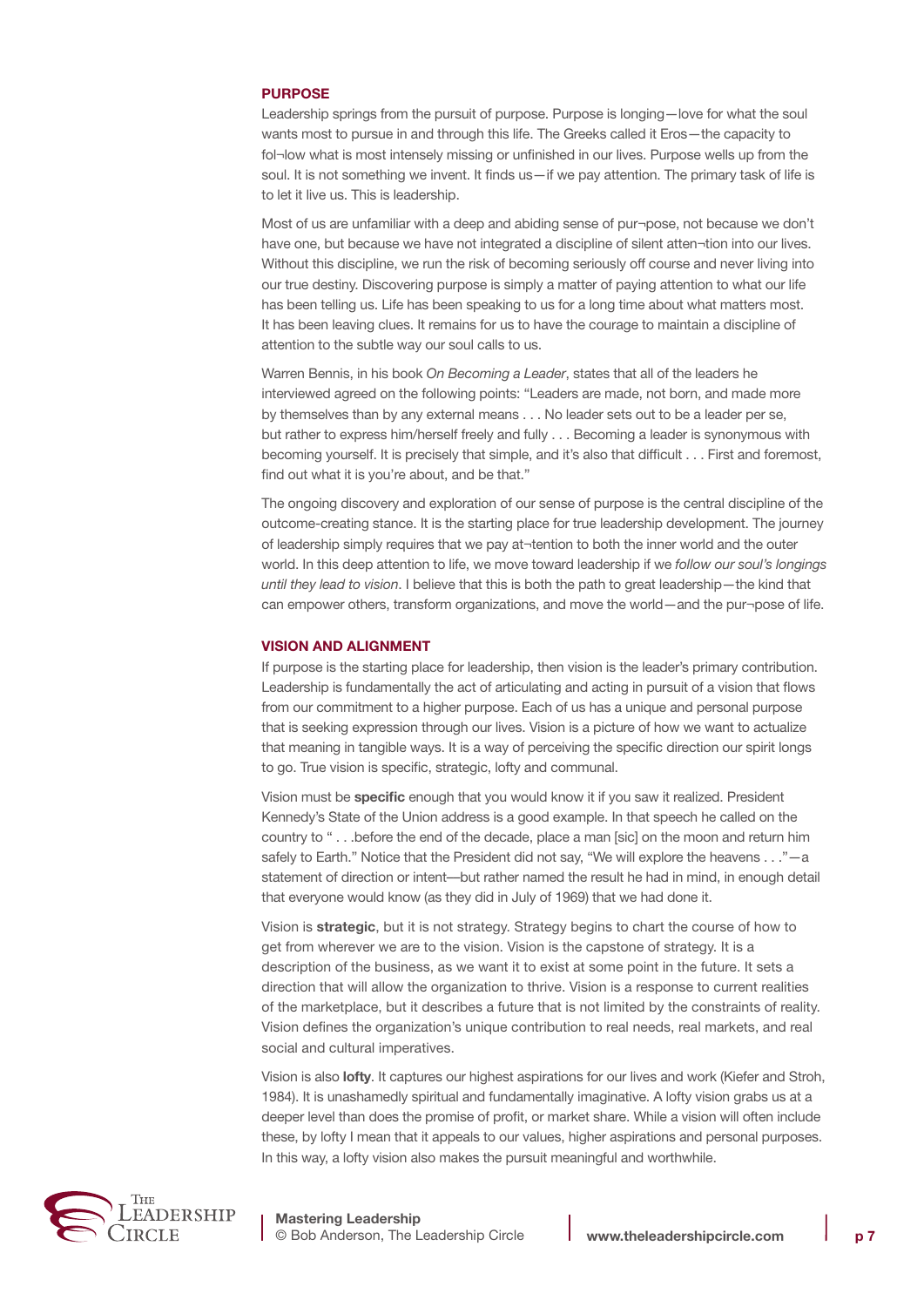

Vision is communal. The alignment of others around our vision is essential if our organizations are to develop. Some advise leaders to create the vision and then get others to enroll or sign up. But this is patriarchal and counterproductive; no power comes from enrolling in someone else's vision. Instead, by expressing his or her vision, the leader causes others to reflect on what they stand for. It's very difficult to remain neutral in the presence of strong leadership. When we encounter it, we are challenged to examine or evaluate our own interests and our own stance. Alignment happens when other people discover that they too can realize their purpose by working with the leader in the interest of a common vision.

When the leader embodies the vision, stimulates reflection by others, and engages in dialogue about commonalties of purpose, he or she creates an opportunity for the true purpose and vision of the organization to rise to the surface. True alignment comes about as the dialogue continues. Leaders must initiate and sustain this dialogue, willing to influence and be influenced. The result of the ongoing dialogue is an emerging consensus about current reality together with a vision that expresses the highest aspirations of the group—one that excites, humbles, and fulfills its members and contributes to organizational success.

#### **CHOICE**

Another essential discipline of leadership is committing ourselves before we know *how* we will do what we say we *will* do, before it feels perfectly safe to make the commitment, and before we know with certainty that it is even possible. I use the word "choice" for this kind of commitment. To choose a result is to commit ourselves to it, in spite of all the reasons why that choice may not seem feasible. Making the choice is the fundamental act; everything else follows from that.

Choice is a leap. It means accepting in one moment all the risk that pursuing the choice entails. It means letting go of the need to know how and trusting that a creative how will be discovered along the way. Most of us are not used to full commitment of the will. And there is a vast difference between 95% and 100% commitment. Leaders ask themselves, "If I knew I could not fail, would I pursue this?" And if the answer is "yes," they make the choice—in full knowledge that they may fail, but also knowing that the best preventive for failure is full commitment.

When choosing, many people experience a powerful dose of anxiety, the source of which is their internal structure of beliefs about what's possible for them. Leaders study their anxieties for clues about their internal structure of beliefs, and they find ways to work with these beliefs in order to improve the odds that what they have chosen, they can indeed create. These beliefs form the most significant obstacles to our creating what we want. These beliefs do not need to be eliminated prior to choosing (in fact, as we will see later, they cannot be eliminated), nor do the inner conflicts created by the beliefs need to be resolved before making the choice. It is enough to know that we want it. If we want it we can choose it even though these contradictory beliefs are creating anxiety. What we do with this anxiety and inner conflict is the next leadership discipline.

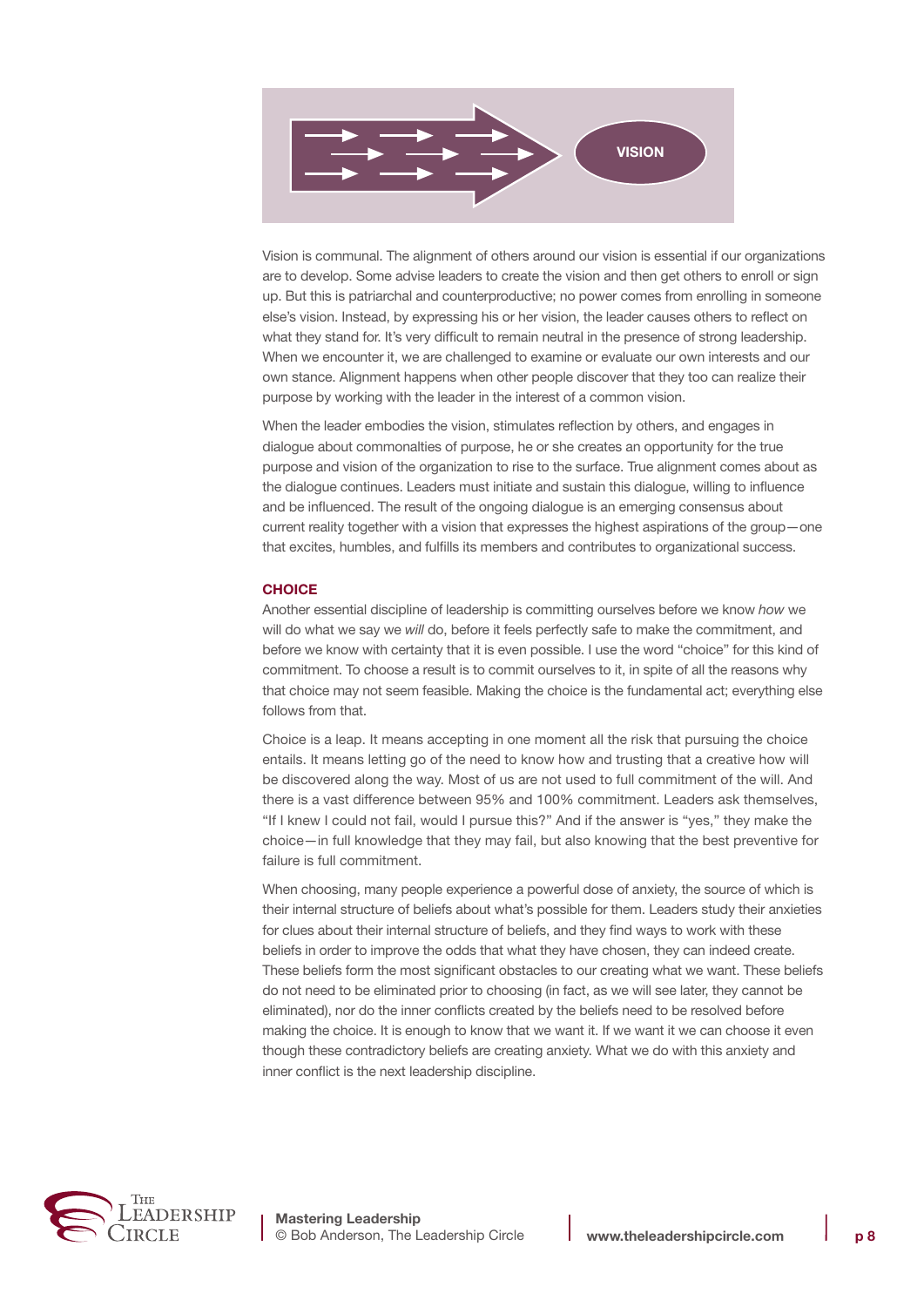#### **WORKING WITH INNER OBSTACLES**

We are all mapmakers. We all make conclusions from our experience about the nature of reality and the nature of ourselves. Many of these beliefs were made when we were young and, therefore, inexperienced mapmakers. In fact, our maps are littered with errors. Most of the errors take the form of equating our self-worth and security with acquiring something external to ourselves, such as, the approval of others, recognition, love, perfection, being right, fitting in, getting ahead, being successful, etc. These equations (e.g., worth = approval) create a compulsive need to always have whatever worth and safety are equated to. I call these equations belief structures. Other beliefs that cause us problems are conclusions we have made that place limits on what we are capable of or what is possible for us (e.g., I can't speak well in front of others). We also form beliefs about others and the nature of reality (e.g., It is a hostile world where everyone is out for themselves). Taken altogether these belief structures make up a map of reality that we use to navigate our lives.



When discovering, choosing what we truly want, or taking action conflicts with our maps of reality and identity, we experience fear in one of its many forms: anxiety, doubt, despair, anger, helplessness, urgency, etc. If we then react to reduce fear and stay within the zone of "tolerable conflict," (Fritz, 1989) our maps (the boundaries set by our belief structures) are defining our future rather than our conscious choice. Because most of us have serious flaws in our map, letting our map be the guide is a sure way of getting lost. Our lives become determined by past choices and conclusions, not by the future we want.

It may seem unrealistic, or even offensive, to observe that many successful managers and employees are unconsciously acting on strategies they adopted as children to establish a sense of safety and self-worth. Yet, I believe it is true. When we experience certain events, our subconscious or core beliefs are confronted. These beliefs generate self-talk, which leads to our conscious feelings, which produce reactions and behaviors related to the event. This is the problem-reacting orientation at work in the work place.

In addition, because these belief structures are unconscious, we frequently find ourselves espousing one thing as our beliefs drive a contradictory set of behaviors. And everybody sees this but us. The difference between our "walk" and our "talk" is that our unconscious self drives the former while our conscious mind drives the latter. If we remain unaware of our belief structure, then our beliefs manage us. Only when we expose and examine these beliefs do we have the opportunity to manage them.

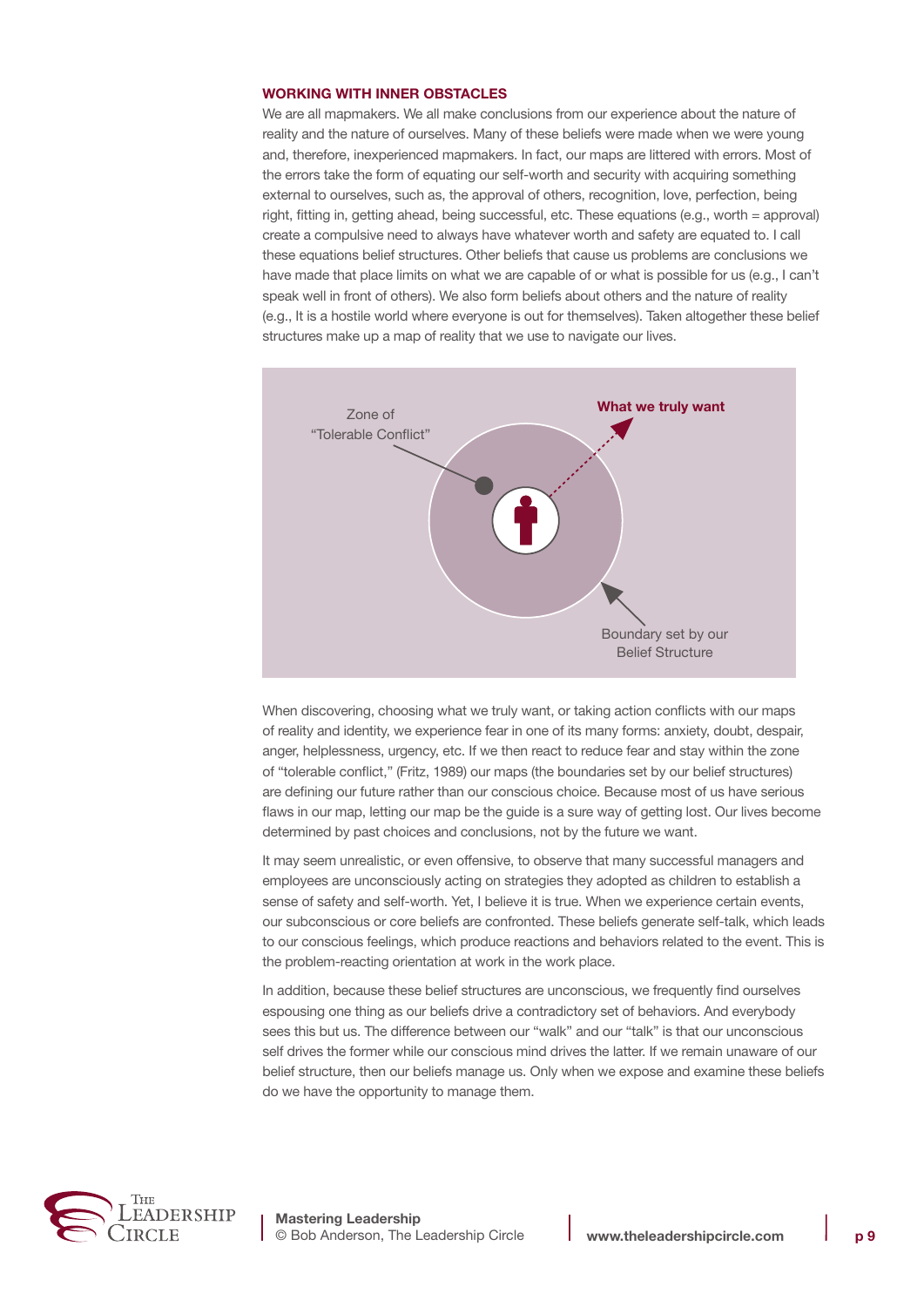

This exploration—the discovery and reframing of beliefs that prevent us from creating what matters most—is the deeper work of personal transformation and part of the path to genuine organizational transformation. It is perhaps the most challenging and rarest of all the disciplines of leadership. And, therefore, it is the most essential.

#### **BALANCING REASON AND INTUITION**

Much of what I have suggested about leadership in this article is highly rational, but not in the linear, logical way that we are most used to. The leader's sense of personal purpose does not come from the domain of logic; it comes from the domain of the soul. A vision of results that matter is created as much by the non-rational, unconscious mind as by the cerebral cortex. (I believe that our super-rationality is in part what makes it hard to envision results that—at the moment—we don't know how to create.) Finding leverage points in complex systems cannot be done by traditional analytical techniques (Senge, 1990). According to Jerome Wiesner, "Some problems are just too complicated for rational, logical solutions. They admit of insights, not answers."

We tend to ignore our intuition because our cultural bias tells us to. In order to lead effectively, we need access to every kind of information available to us. We need access to forms of perception beyond the bounds of our usual organizational rationality. We need to see relationships and interconnections that are invisible to linear, logical methods. The discipline of leadership is to recognize that intuition is real, that we all have it, that it can be developed through practice, and that—in the words of the philosopher Schopenhauer— "There is in us something wiser than our head."

#### **SYSTEMS THINKING AND DESIGN**

In the presence of a new and compelling vision, organizational structures must evolve, because when structural change is ignored, visions fail. They fail because structural forces are more powerful than individual commitment. Only when leaders have the courage to meet the challenge of structural change head-on, do they have a chance of seeing their vision become reality.

Organizational systems seem to have a life of their own. That is, they act as any living organism does, they seek homeostasis or equilibrium when change is introduced (Senge, 1990). This tendency to resist change helps to ensure the survival of the system; it also makes them very difficult to change. This resistance cannot in the long run be overcome by any amount of increased motivation or skills enhancement. What can change systems is leveraged action: strategically focused action aimed at particular points of leverage that may be far removed in time and space from the symptoms that infuriate us at the moment. Finding

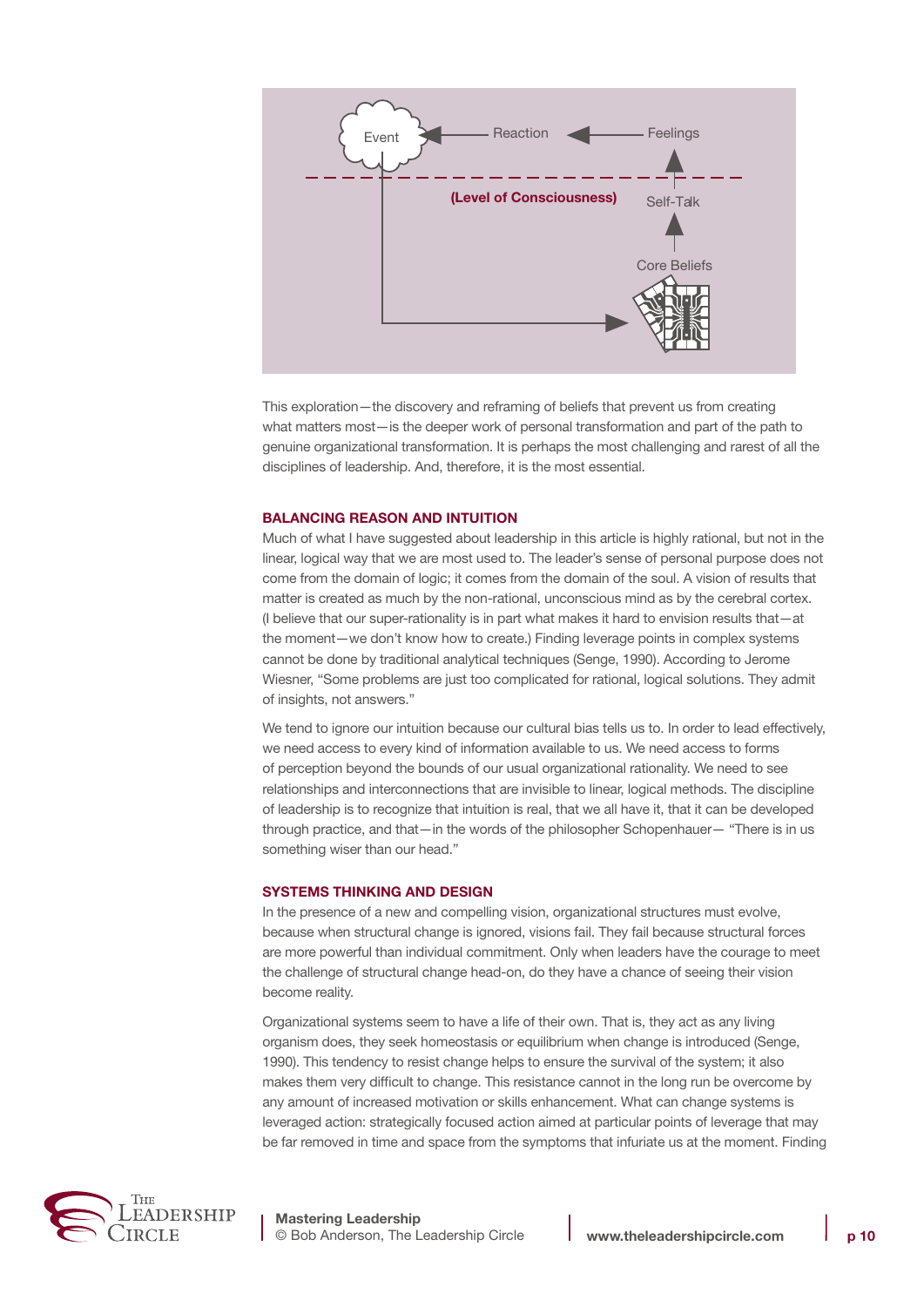leverage points requires us to know how to see and explore the dynamic system-ness of our current reality. This means that when we establish creative tension, we see the systemic structure of current reality, not just symptoms and problems. To do this we need to resist reacting to the hot or loud symptoms closest at hand; to focus attention on the redesigned system we choose to create; and to live with the anxiety of not responding to all the problems as we search for leverage.

A primary role of leadership in operationalizing the vision is as an architect of structure. An architect does not do the construction, he/she guides the process. This means that senior leaders ensure that processes are in place so that the organization learns to think systemically and to redesign itself over time. It does not mean that senior leaders do the redesign and then require others to adapt to new roles and processes. The real challenge is to develop a change strategy that gets broad-based involvement in the ongoing renewal of the system. In addition, the deeper work of leadership development needs to go on side by side with system redesign. When leadership development is integrated into a well-conceived strategy for wholesale involvement in systems redesign, visions become reality. People grow and translate that growth directly into organizational improvement.

#### **AUTHENTIC DIALOGUE AND COURAGE**

There is much written and spoken about organizational culture, how to deal with it and how to change it. Much of this material discusses culture as if it is somehow separate from the individuals who make up the organization. In fact, it is the daily behavior of all these individuals that creates and recreates the culture continuously. The power to recreate the culture lies in authenticity. We all know what happens in a meeting when someone drops the pretense and speaks from the heart about issues around which everyone is ducking. The room goes quiet, we take note, and attention is riveted. Someone has stopped the game. This is power. This is when culture has the possibility of transforming.

Most of us would genuinely be shocked if we acknowledged how much of our behavior with others comes from a place of fear in us. We are quick to show our anger, perhaps, but will hide the real hurt that lies just underneath it. We speak up at meetings or remain quiet in front of our colleagues and bosses, hoping to look brilliant or avoid looking foolish; seldom realizing the underlying fear that drives our behavior. In conflict or disagreements with those we live or work with there is a subtle tightening of the chest that goes unnoticed as we defend our positions, state our viewpoints and attempt to selectively listen to others. This tightening is evidence of our armoring our hearts and defending ourselves against being hurt by others. We hide the soft spot so others cannot and will not see us as we are. We hide this soft spot even from ourselves so we won't see ourselves as we are. We retreat to places in the head when matters of the heart are at stake. These and other strategies like them are essentially manipulative. We misrepresent ourselves or our own truth, in exchange for support, favor, safety, and even friendship.

The choice between manipulation and authenticity in our daily dialogue at work determines the culture. Authentic dialogue is life long work that begins with the choice to open ourselves to our own life and experience, to stop hiding who we really are from ourselves and others, to stop armoring our heart. It is the toughest work of all. It is not the work of becoming fearless. It's learning to speak truthfully even though we are afraid. Authentic dialogue, therefore, brings us face-to-face with the choice to move through life either in a manipulative or authentic posture. The journey towards greater authenticity begins with acknowledging our own manipulative strategies— compassionately.

As we choose between manipulation and authenticity, another culture-building choice confronts us: the choice between **discussion** and **dialogue**. As Peter Senge has described it, discussion comes from the same root as percussion, and can be taken to mean throwing our ideas at each other, hoping to score points and win the day. This, too, is normative

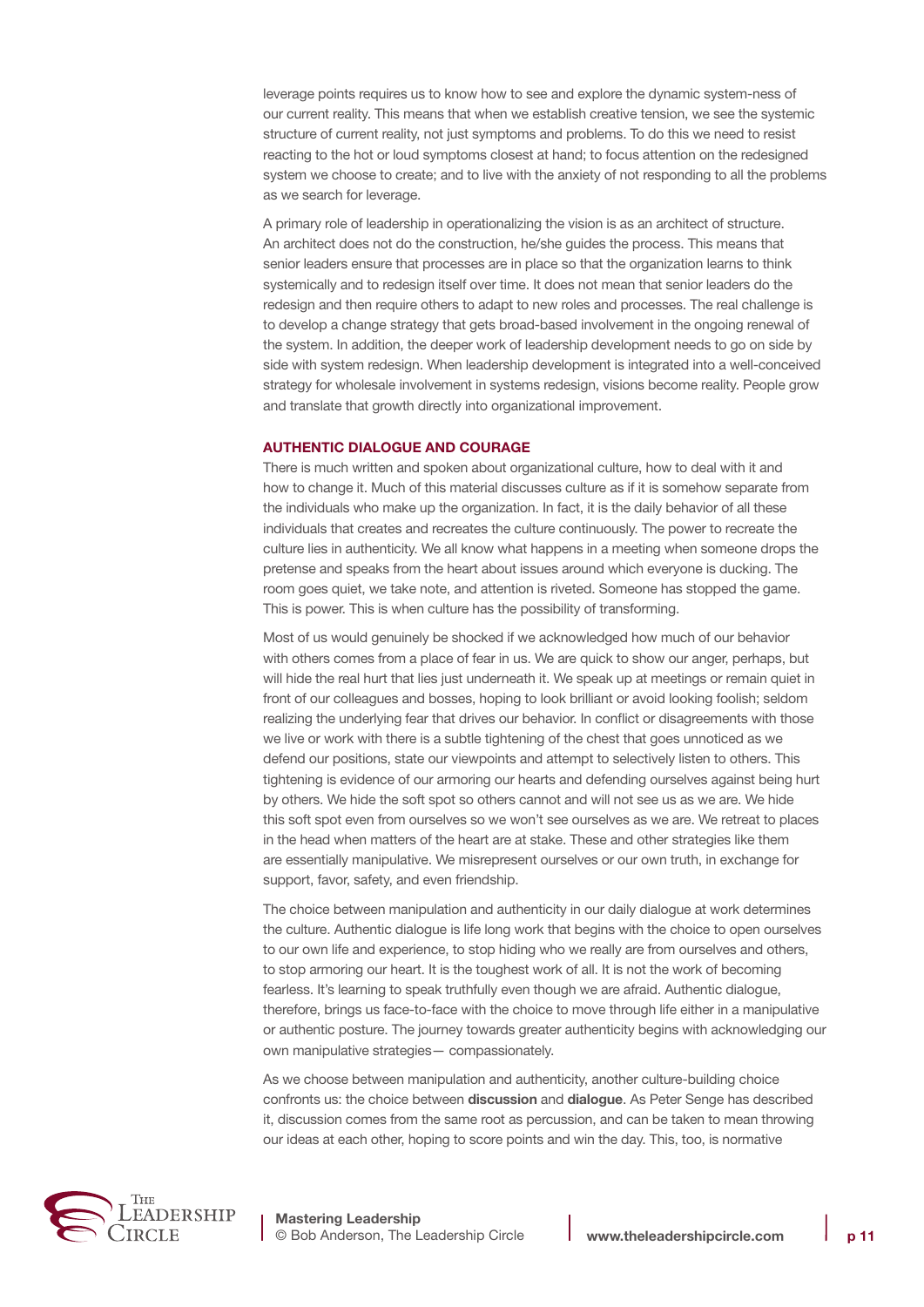political process in most organizations. Dialogue, in contrast, means—as Stephen Covey has expressed it—seeking first to understand, then to be understood. To engage in dialogue requires us to believe that we may have something to learn. If we do have something to learn, then we must balance our use of **advocacy**—promoting views that we may feel strongly about—with our use of **inquiry**—committed exploration of what others believe, feel, experience, are trying to say but cannot find the words for, are afraid to look at, and so forth. Only when we have navigated this terrain in ourselves can we be of real service to others.



To do this, especially in connection with issues we care deeply about, requires both **compassion** and **courage**. If we want to design and build an organization with a culture that supports our values, then we must act out these values in every encounter (Block, 1987). This frequently means telling the truth; that is, saying what we really think even though it may result in disapproval or the loss of things related to our self-interest or even to our selfesteem. I believe we almost always know what we should say; we do not say it because of a lack of courage.

We all tend to believe that if we speak out, we will "get shot" (Block, 1987). And certainly people do get shot in organizational life. Studies have clearly shown, however, that people more often are shot for the way they stand up rather than for the content of their speech. They get shot for arrogance, hostility, blaming, undermining, denying responsibility, or attacking people rather than issues (Hornstein, 1986). I think of these behaviors as the dark side of courage—courage unrestrained by compassion. Compassion means supporting others' positions as reasonable and valid for them, understanding others' harsh reality, owning up to our own contribution to the existing problems (Block, 1987). Culture change is not slow when this quality of dialogue prevails. Getting to the point where we consistently incorporate authentic dialogue in our daily conversations is what is slow.

The art of leadership is to act out of courage, but to do so in a compassionate way. I agree with Donald Wolfe, "It takes a special kind of courage to stay in tune with your feelings when those feelings conflict and seem to work against you. It takes courage to speak the truth in many situations, especially when that truth is unpopular and may bring down the wrath of others . . . And it takes courage to live fully by one's beliefs and values—to persist in actions that run the risk of failure or the risk of hostility and rejection from others."

#### **BUILDING ALIGNED LEARNING COMMUNITIES**

Our organizations are too complex to figure out ourselves. The disciplines of leadership I have described are largely personal; yet they cannot be successfully learned or practiced in isolation. We need other people with whom we can share our search for purpose and meaning. The act of choosing results to create is much more powerful if shared; in fact it must be a shared choice if the results are to be shared as well. The inner obstacles we face are—much to our surprise—very familiar to those around us and can be worked on together.

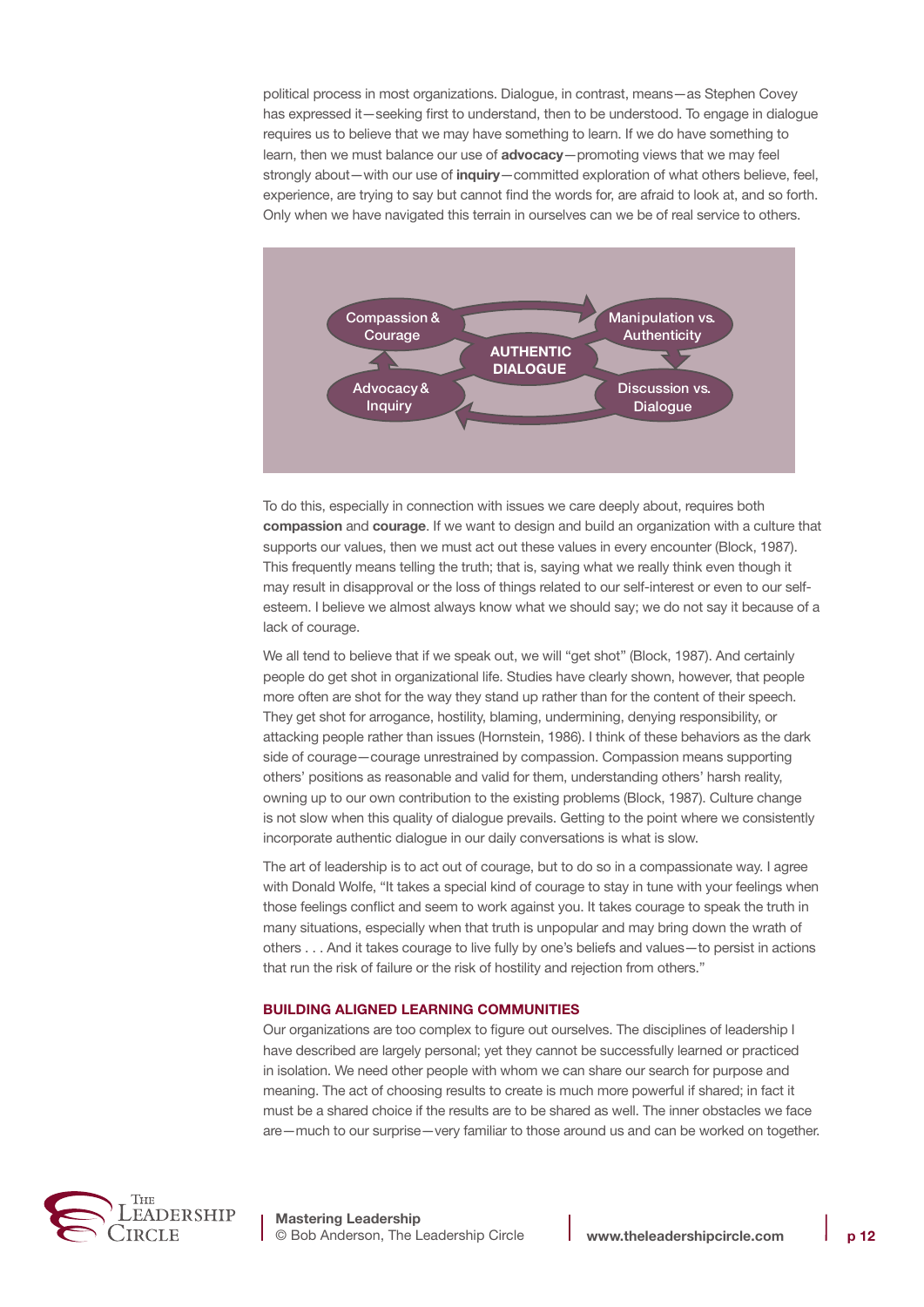The systems we are trying to lead and change are beyond us. Only the joined insights, analysis, and intuition of people in groups have a chance of discovering the most promising points of leveraged action.

Imagine a group of leaders learning together about their shared purpose, the common vision they have for their lives and their organization, and the myriad ways that their inner obstacles interfere. Such a group I would call a leadership learning community.

We need to commit ourselves to developing and sustaining leadership learning communities—groups of leaders (at every level) characterized by the shared practice of the disciplines I have described. We need leaders for whom positive political behavior—of the type I have advocated under "authentic dialogue"—replaces the negative politics we are used to. The thirteenth century mystic and poet, Rumi, wrote, "If you are here unfaithfully you are causing terrible damage. If you have opened your love to God's love you are helping people you have never seen and will never know. Is what I say true? Say 'Yes' quickly." We need to open ourselves to the spiritual part in each of us, which is also the truest part of us regardless of what spiritual discipline we come out of. We each have suffered under the consequences of living and working with people who were here "unfaithfully." If you are like me, you have no doubt caused pain and suffering in others through your own faithless actions. We need to build communities of people in our organizations that encourage people at all levels to wake up.

## Conclusion

Never has the world more required leadership. In the past leadership arose in response to a crisis or an attack from an outside enemy, but today there is no outside enemy or crisis on the horizon. In addition, the challenges that face us today point to fundamental flaws in the foundations of our basic world order. Consequently, the solutions to our current problems will not come from the thinking that created them. What's required is leadership built on spiritual purpose, leadership with vision that arises from a deeply systemic view of the world, leadership willing to face our individual and collective beliefs, and a leadership willing to act authentically and courageously in community with others to build a new future. This future will be created or not created to the extent that our corporate vision and cultures are capable of learning and transforming. This will require empowered leadership—leaders capable of creating from the soul, collaborating with others, building learning communities, and living authentically.

I believe we are here to contribute to the world—through developing our abilities to create results that matter—and also to become whole—by exploring and reframing our structure of beliefs. To combine these two efforts—to serve and to heal—is to be a leader. Engaging in these disciplines with honesty and authenticity, as a committed student of oneself and one's surroundings, moves us toward leadership and true empowerment, toward greatness, and toward organizations, nations, and a global community that reflects and fulfills our highest aspirations.